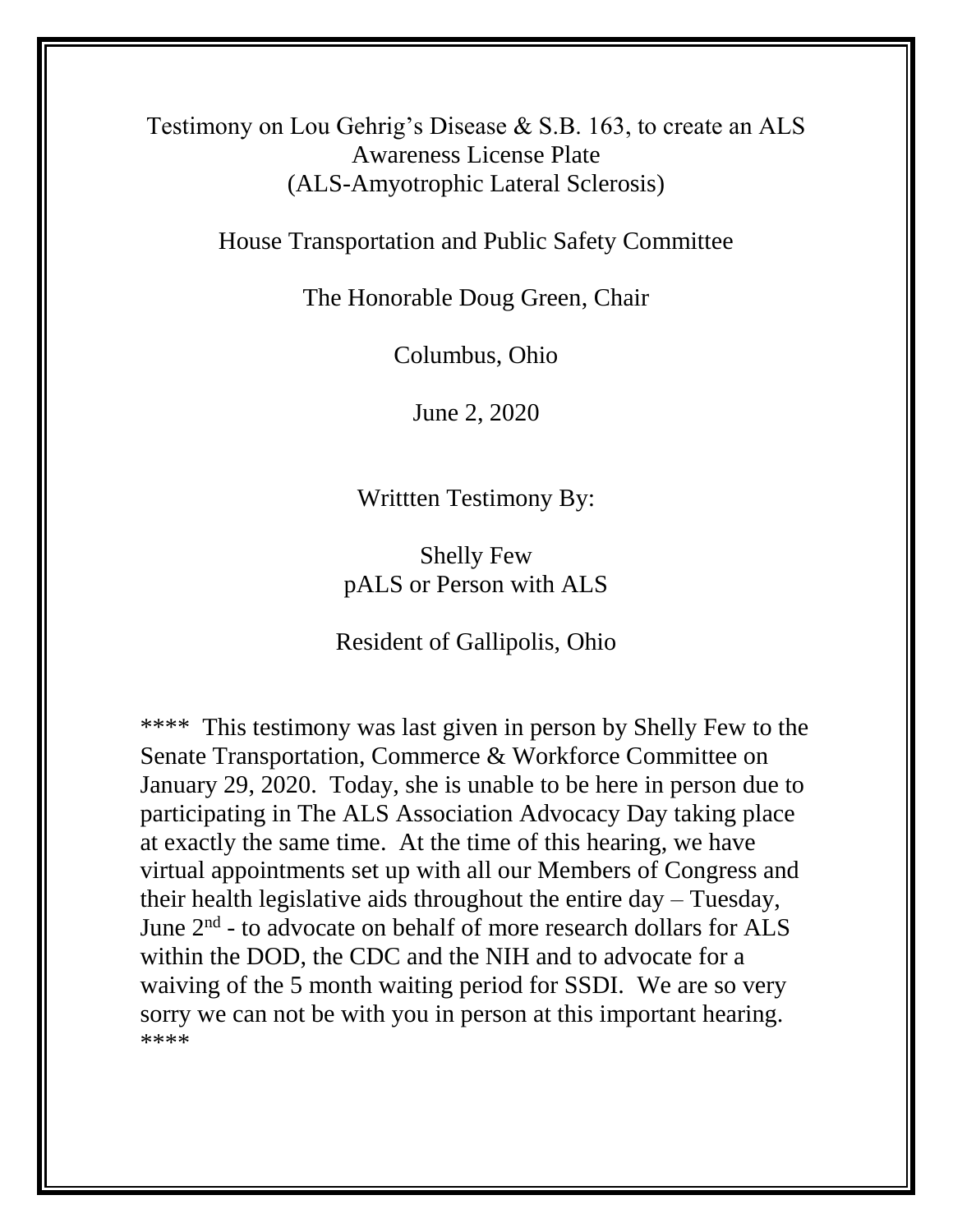Thank you Chairman McColley and Committee Members for providing the opportunity to speak about ALS today and explain to you why Senate Bill 163 is so important to the ALS Community. I was fortunate to have the opportunity to testify in May 2019, on similar legislation before the House Transportation Committee – House Bill 227.

In the fall of 2015 I started having trouble walking. An app on my phone proved that my mile walk was a whole six minutes slower than it had been just months before. By the time I got in to see my physician, I could no longer do a calf raise on my left leg. The doctor ran tests and referred me to a neurologist. Despite my complaints of weakness, the healthcare team all agreed that I was quite strong and that my problem was a bulging disk in my lumbar region. I questioned how such a problem could cause so much weakness, but no pain. Yet, I agreed to physical therapy, hoping it would help. Despite nearly two years of going to specialists and many rounds of physical therapy, I was getting nowhere. I am a nurse by profession and in April 2018, while accompanying a patient to a doctor's appointment, I fell in the parking lot and could not get up. I had to crawl to a tree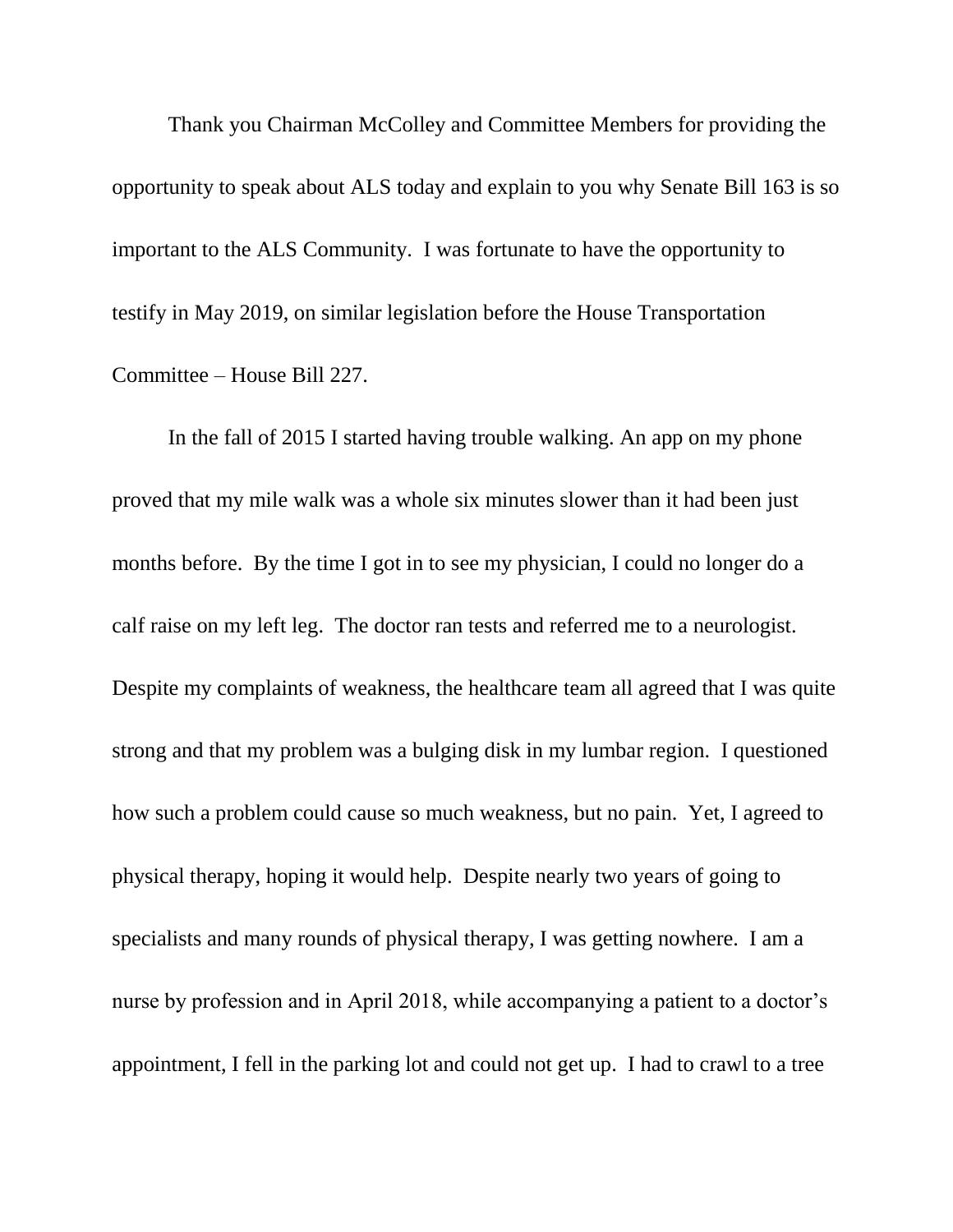to get off the ground. I knew it was no longer safe for me to work as a home health nurse. At the end of April, I had to take a leave of absence from work. On May 22, 2018, my husband and I sat in a small hospital room as the doctor stammered through the words that would change our lives forever - - "You have ALS."

As my family and I struggled emotionally with this diagnosis, the reality of the financial impact soon set in. My leave from work would not be temporary  $-$  it would be permanent. My husband has a good job but with two sons in college and us in our mid-forties, we were not prepared for the expenses. I immediately applied and was approved for social security disability. The 5-month waiting period for payments to begin seemed like years. I felt like a burden to my family. Not only was I not contributing to the household budget, I was costing us money for the equipment and modifications that I needed. \$500 for leg braces, \$1,400 for a ramp, gas money and hotel charges for out-of-town doctor's visits. The expenses were and are, never ending. We didn't know how we would cope.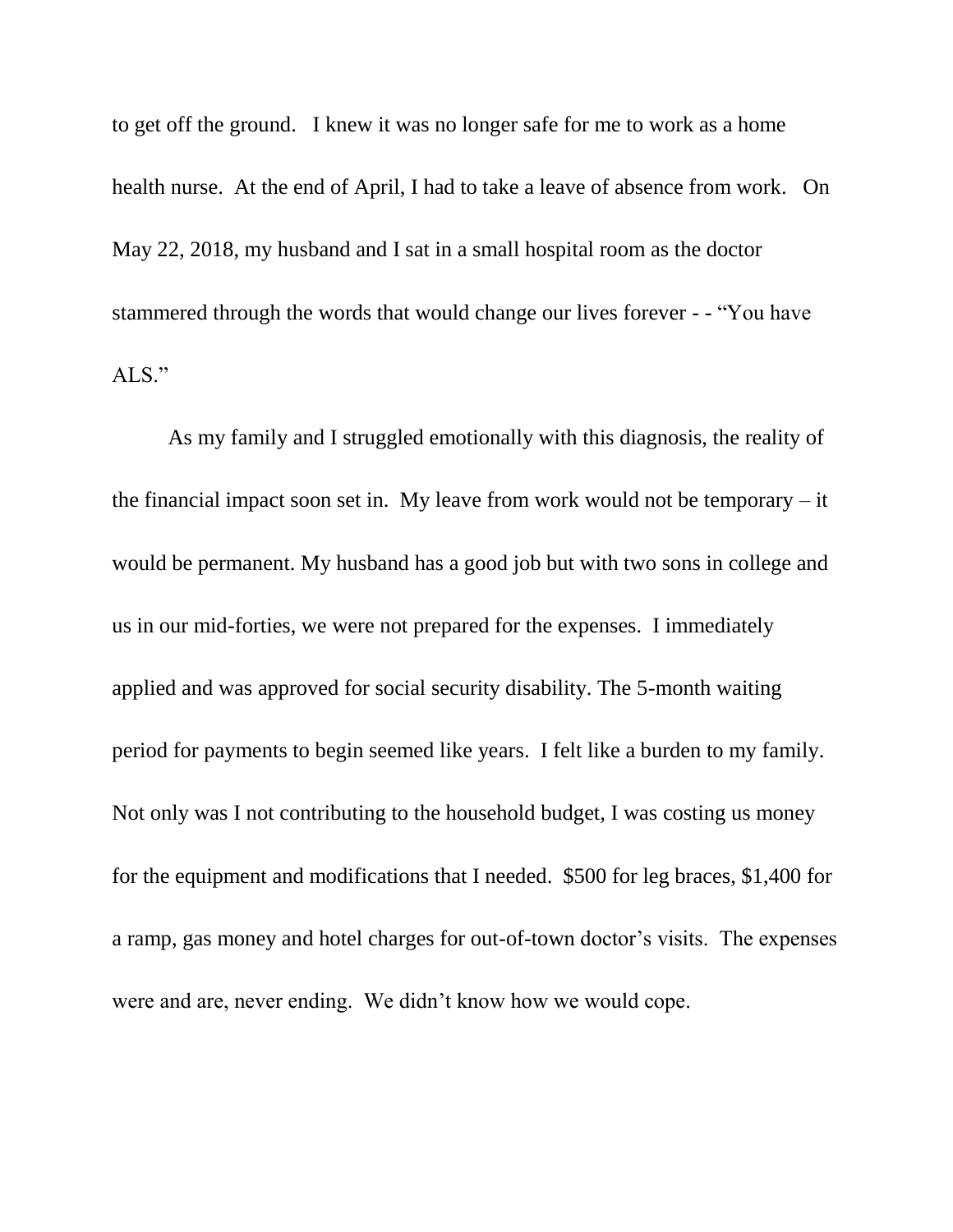Then we discovered the ALS Association. In June 2018, my husband and I showed up unannounced at the Association's Central & Southern Ohio Chapter office in Columbus. The kind, knowledgeable staff greeted us with open arms and empathy. I hobbled in with a cane and left with a rolling walker from the loan program. We were invited to attend the support group meeting that evening where we met fellow pALS - or person(s) with ALS - and realized we were not alone. Finally, we were surrounded by people that understood what we were going through.

The license plate project is important to me for a couple of reasons. One is awareness. I am hoping that as people see the ALS plates they will become curious enough to find out more about the disease. The second reason is funding. The license plate project will help fund the two Ohio ALS Association chapters so that they may continue to provide needed services to people with ALS and their families.